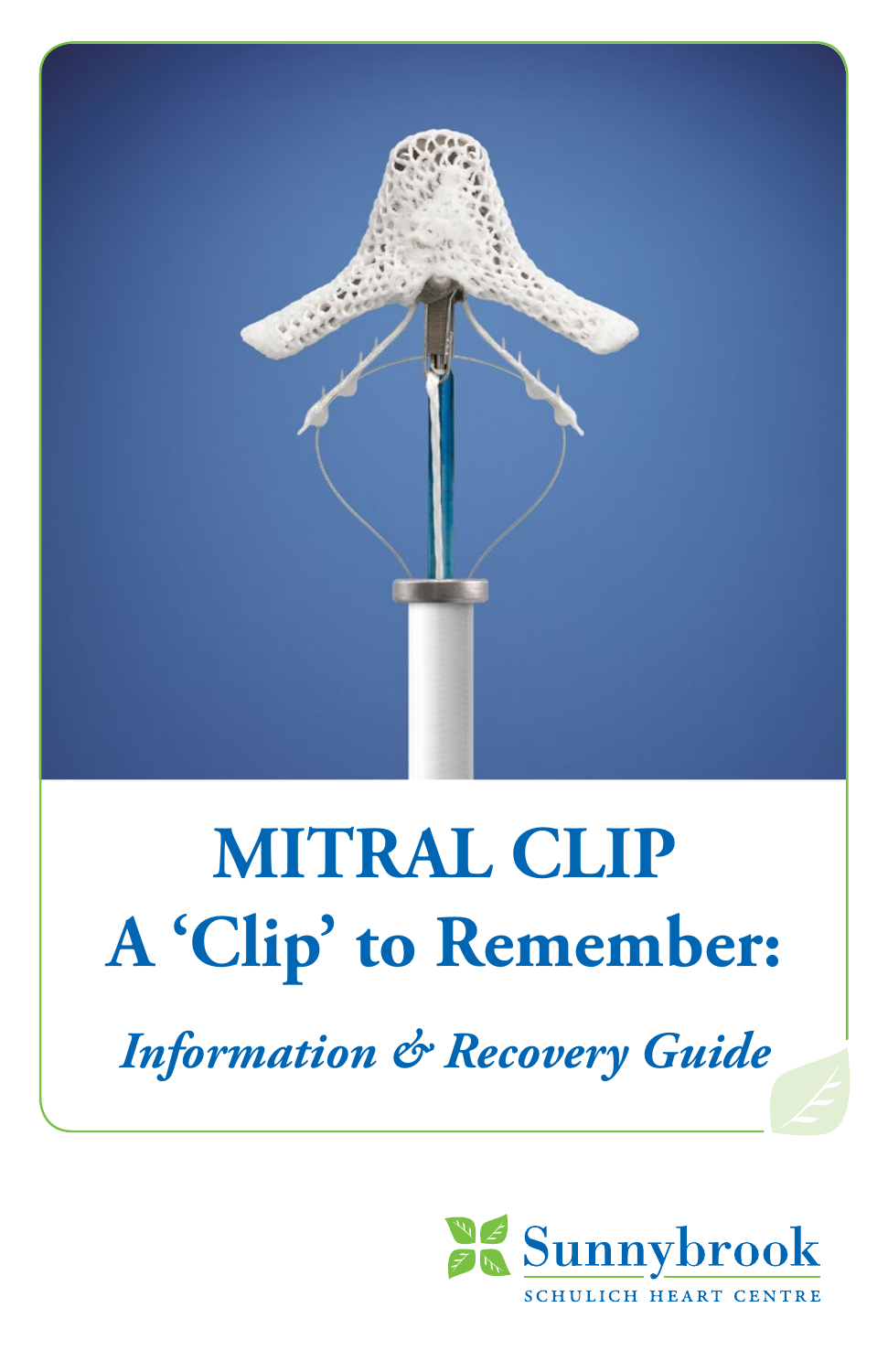# **TABLE OF CONTENTS**

| <b>INFORMATION ABOUT</b> |  |
|--------------------------|--|
|                          |  |
|                          |  |
|                          |  |
|                          |  |



#### Disclaimer

This booklet provides a brief overview on Mitral Clip procedures. It is not intended to replace the doctor's advice or treatment.

2014 © Sunnybrook Health Sciences Centre

# **HOW THE HEART WORKS**



- The heart consists of 4 chambers and 4 valves
- • 4 Chambers: Right Atrium (RA), Right Ventricle (RV), Left Atrium (LA), Left Ventricle (LV)
- • 4 Valves: Tricuspid, Pulmonary, Mitral, Aortic
- The arrows above show the direction of blood flow through the heart (starting at right atrium)

Valves act like doors between the chambers of your heart. They control the flow of blood by opening and closing tightly with each heartbeat. If valves becomes too narrow, then blood cannot move forward (**Stenosis**). If valves do not close properly, then blood will flow backwards (**Regurgitation/Insufficiency**).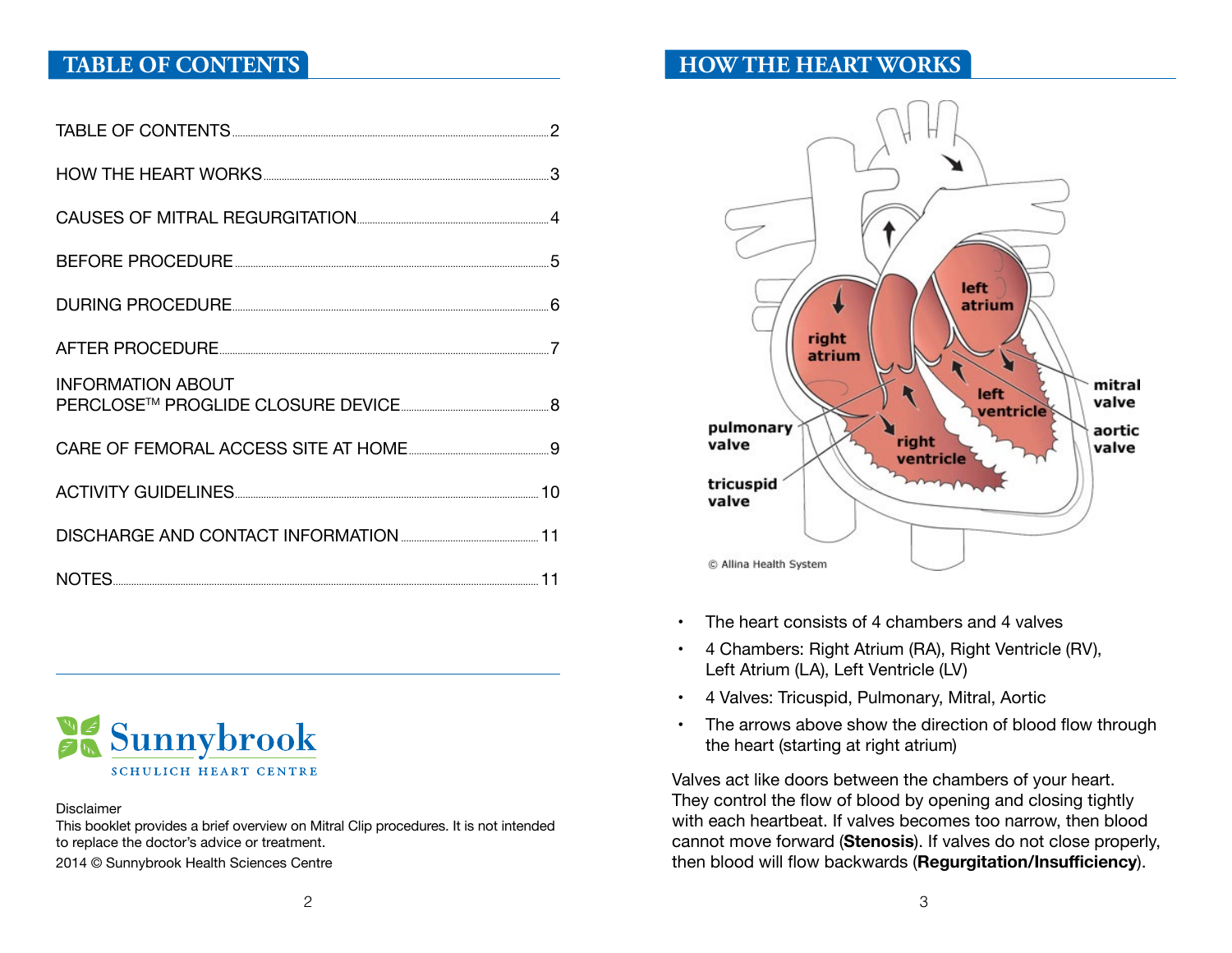# <span id="page-2-0"></span>**CAUSES OF MITRAL REGURGITATION**

Sometimes the mitral valve does not close properly, this could be caused by valve structure changes, such as: stretchy cords (chordae) weak or floppy leaflets, damage to the papillary heart muscle, or widening of the valve ring.

If your 2D ECHO report shows structural valve changes, or you are at high risk for conventional surgery, then your doctor will discuss the option of placing a MitraClip™ device.

#### ULMONARY VEINS LA LV RV MITRAL VALVE LEAFLETS CHORDS ATTACHING VALVE LEAFLETS TO PAPILARY MUSCLE PAPILARY MUSCLE HEART MUSCLE (VENTRICULAR APEX) HEART MUSCLE (VENTRICULAR SEPTUM)

# Courtesy of Abbott Vascular. © 2013 Abbott Laboratories. All Rights Reserved.

# **Mitral Clip Procedure Benefits**

- Improved heart function
	- Mitral regurgitation reduction
	- Reversal of heart enlargement
- Improved symptoms
- **Fewer future hospitalizations** 
	- (e.g. due to Heart failure)
- Improved quality of life
- Reduced risks for complications during and post procedure

# **BEFORE PROCEDURE**

- No eating or drinking from midnight before the procedure. You may have sips of water to take your medications.
- • Please bring a list of all your current medications. Some may be held before the procedure.
- Mitral Clip doctors and anesthesiologist will meet with you to examine you, review your medical history, discuss the procedure, and get consent.
- You will receive a Mitral Clip booklet. Your health care team can clarify your questions or concerns.
- **2D Echo:** ultrasound of your heart to check how your mitral valve works.
- Intravenous line (IV) will be inserted in your arm, so medications can be given through the vein.
- **Blood tests:** blood work will be drawn to get your baseline levels & find out your blood type.
- Both groins will be clipped (including fold areas between upper thigh and lower abdomen). This is where the doctors will get access for your procedure.
- • Urinary catheter will be inserted (before or during procedure).
- • You will be asked to remove the following items if you wear them: dentures, glasses, hearing aids, watches, or jewelry.

 $4 \t\t 5$ 

#### Blood coming back from the lungs fills the left atrium (LA)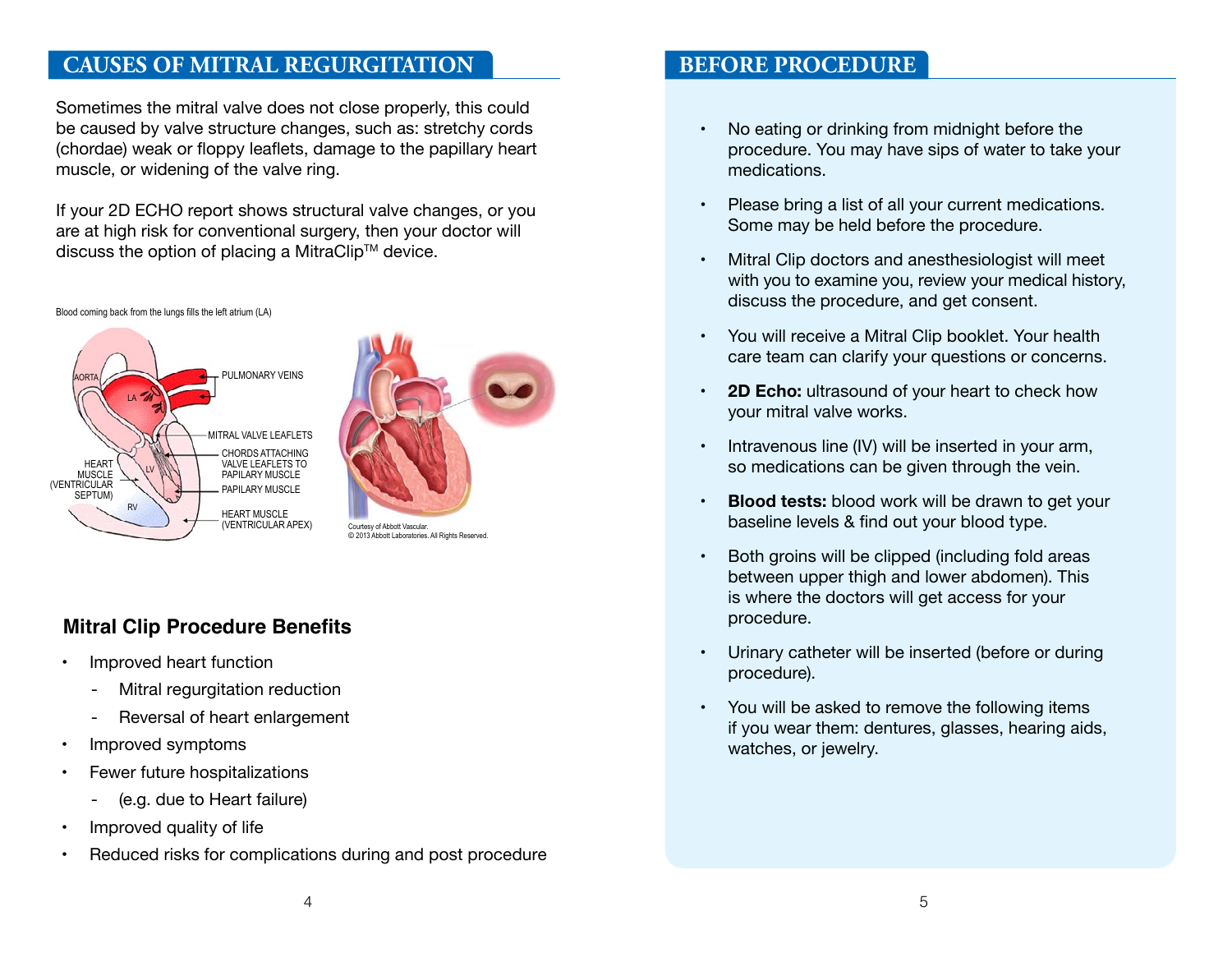# <span id="page-3-0"></span>**DURING PROCEDURE**

You will be taken to the procedure room by a team of Cath Lab RNs. The procedure will be done under general anesthesia. You will have a breathing tube inserted into your mouth.

A thin flexible catheter tube will be inserted through your groin in a vein, to transport a MitraClip™ device to your mitral valve. Using ECHO and x-ray imaging, the doctor locates the area where backflow of blood (**regurgitation**) is occurring and securely places the clip in that spot. One or more clips may be used when needed to ensure no more back flow will occur.

On both sides of the valve leaflets where the MitraClip<sup>TM</sup> is placed, your mitral valve will still open and close with each heartbeat, allowing blood to flow forward into your left ventricle.

The procedure usually takes about 2 to 4 hours. After the procedure you will be taken to Gilbert C3 CICU for closer monitoring.



SOURCE: MASSACHUSETTS MEDICAL SOCIETY, ABBOTT LABORATORIES, DAILY MAIL TEXT: AMELIA TENG ST GRAPHICS

# **AFTER PROCEDURE**

**Cardiac monitor:** to check your heart rate and rhythm.

**Arterial line:** for blood pressure monitoring and drawing blood.

**Central line:** for fluids, medication access, and for temporary pacemaker wire.

**Intubation (rarely):** if you are unable to breathe by yourself as a result of sedative medications given during the procedure, you may return to CICU with a tube in your mouth that is connected to a ventilator machine. This will help with your breathing.

**Urinary catheter:** to monitor urine output.

**Femoral access:** dressing will be monitored for bleeding. Sandbag may be placed over access site and will require you to remain flat for at least 2 hours.

**Pain control:** tell your nurse when you have pain or discomfort, and you will be given prescribed pain medications.

**2nd day post-procedure:** you will have a 2D ECHO to assess the placement of the Mitral Clip and your overall heart condition.

# **LENGTH OF STAY**

You may stay in Gilbert C3 CICU for 2 days, and then you may get transferred to the D3 Cardiology Ward, or be discharged home.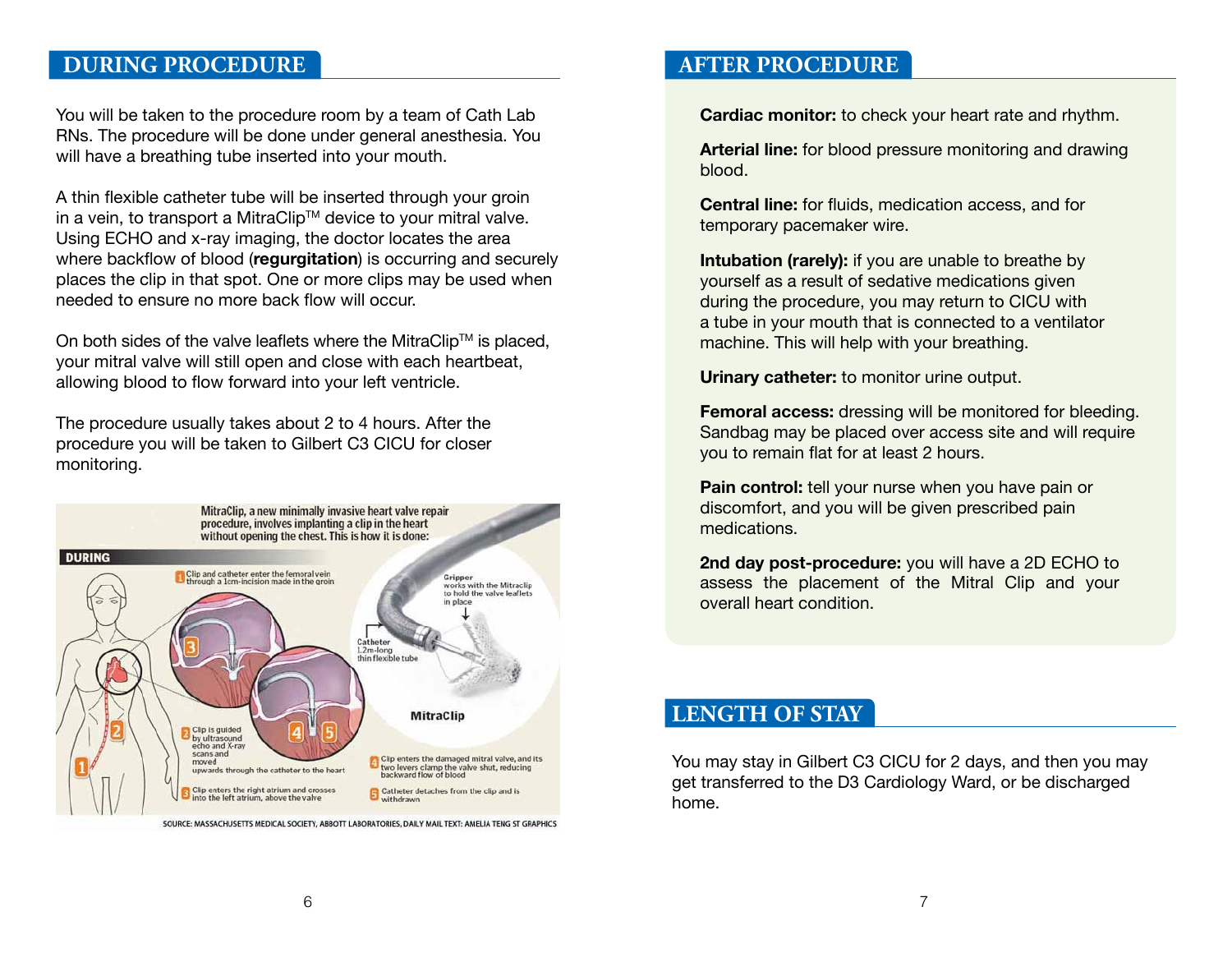# <span id="page-4-0"></span>**INFORMATION ABOUT PERCLOSETM PROGLIDE CLOSURE DEVICE**

To securely close the femoral vein accessed by your doctor to perform the Mitral Clip procedure and prevent bleeding, a device called Perclose<sup>™</sup> Proglide is used to make suture knots. A sterile dressing is then placed over this site. Healing of the closure area does not necessarily rely on blood clot formation thus it lessens your time to remain flat in bed after the procedure.

Your nurse will closely monitor the site for bleeding, and check if you are having a lot pain. Please tell your nurse about any pain or discomfort you might experience.

Sutures will dissolve within 30 days or less. After 48 hours, your nurse will remove the dressing and clean the site using aseptic technique and place a bandage over the site.

#### *Please be aware:*

*Specific individualized instructions on how long you should remain flat in bed will be provided to you by your nurse and doctors*

# **CARE OF FEMORAL ACCESS SITE AT HOME**

- Avoid driving on the day of your discharge. Please ensure you arrange for someone to drive you home.
- For 2-3 days, you should refrain from straining or lifting anything greater than 10 lbs. (5 kg).
- At home, keep the dressing on and ensure it is clean and dry for 24 hours. You may sponge bath. Do not shower, soak in a hot tub, or swim until the skin site is healed.
- After 48 HOURS the dressing may be removed and gently cleaned with mild soap and water.
- Check the site daily. Change the dressing if it becomes soiled or wet.
	- You may shower once site looks completely healed and dry.

#### **Things that you may normally observe on the site:**

- Feel a small lump *(dime or pea sized)*
- Soreness/mild tenderness in the groin area
- Possible mild bruising from incision site

#### **Call your doctor if you experience any of the following:**

- Significant bleeding (dressing getting soaked) at the site that does not stop after 10 minutes of manual pressure.
- Unusual pain in the groin region and/or radiating down the leg or to your lower back.
- **• Signs of infection:** Fever, site warm to touch/redness, excessive wound drainage and poorly healing incision.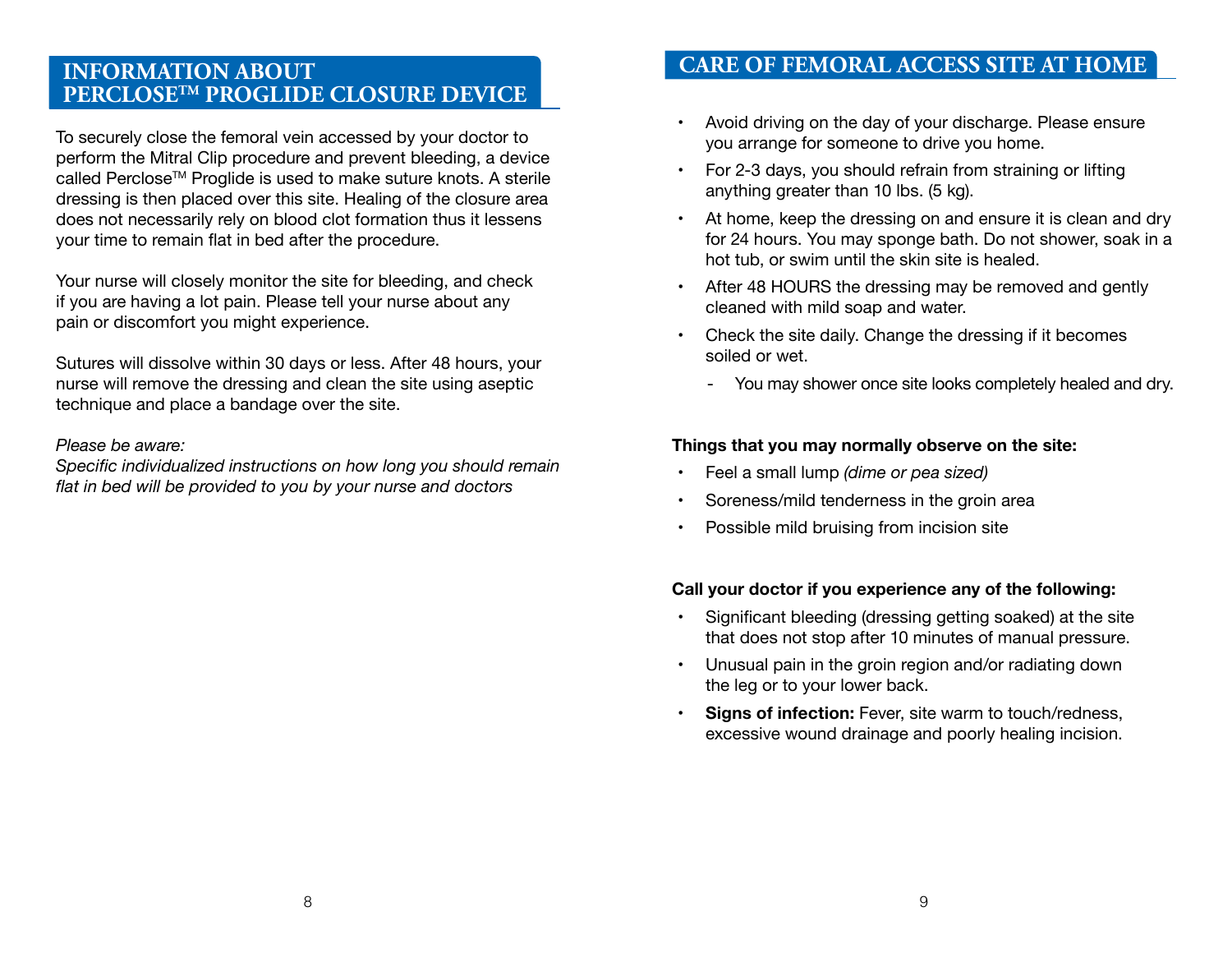# <span id="page-5-0"></span>**ACTIVITY GUIDELINES**

The Physiotherapist (PT) and CICU Nurses will assist you to get mobilizing as soon as possible.

#### **Post-Op Day#1**

- Deep breathing exercises, 5 times every hour
- Ankle pumping exercises, 5 times every hour
- Gently move arms and legs
- Sit in chair at bedside
- Stand at bedside and march on spot
- Walk within room as tolerated

#### **Post-Op Day#2**

- Deep breathing exercises, 5 times every hour
- Ankle pumping exercises, 5 times every hour
- Gently move arms and legs
- Sit in chair at bedside
- Walk in the unit hallway

#### **At Home**

- Avoid lifting heavy objects greater than 10 lbs. (5 kg)
- Avoid strenuous activities for at least the 1st month
- Avoid activity in extreme temperatures
- Continue your walking regimen. Gradually increase walking time and frequency as tolerated
- • You may be referred to a Cardiac Rehab Program

# **DISCHARGE AND CONTACT INFORMATION**

#### **You will be given:**

- Discharge summary note
- **Medication prescription**
- **Medication information sheets**
- • Discharge education
- **MitraClip™ Identification Card** (Carry in your wallet at all times)

The Mitral Clip Doctor's secretary will contact you about follow-up visits at the Structural Heart Clinic. Appointments will be scheduled at the following time periods: **3 months and 12 months** after your procedure. Each visit will include a 2D ECHO assessment.

The Structural Heart Clinic at Sunnybrook Health Sciences Centre is located at Room A253. Phone: 416-480-6100 ext. 5505.

Contact/notify your doctor if you experience similar symptoms that you had prior to the mitral clip procedure.